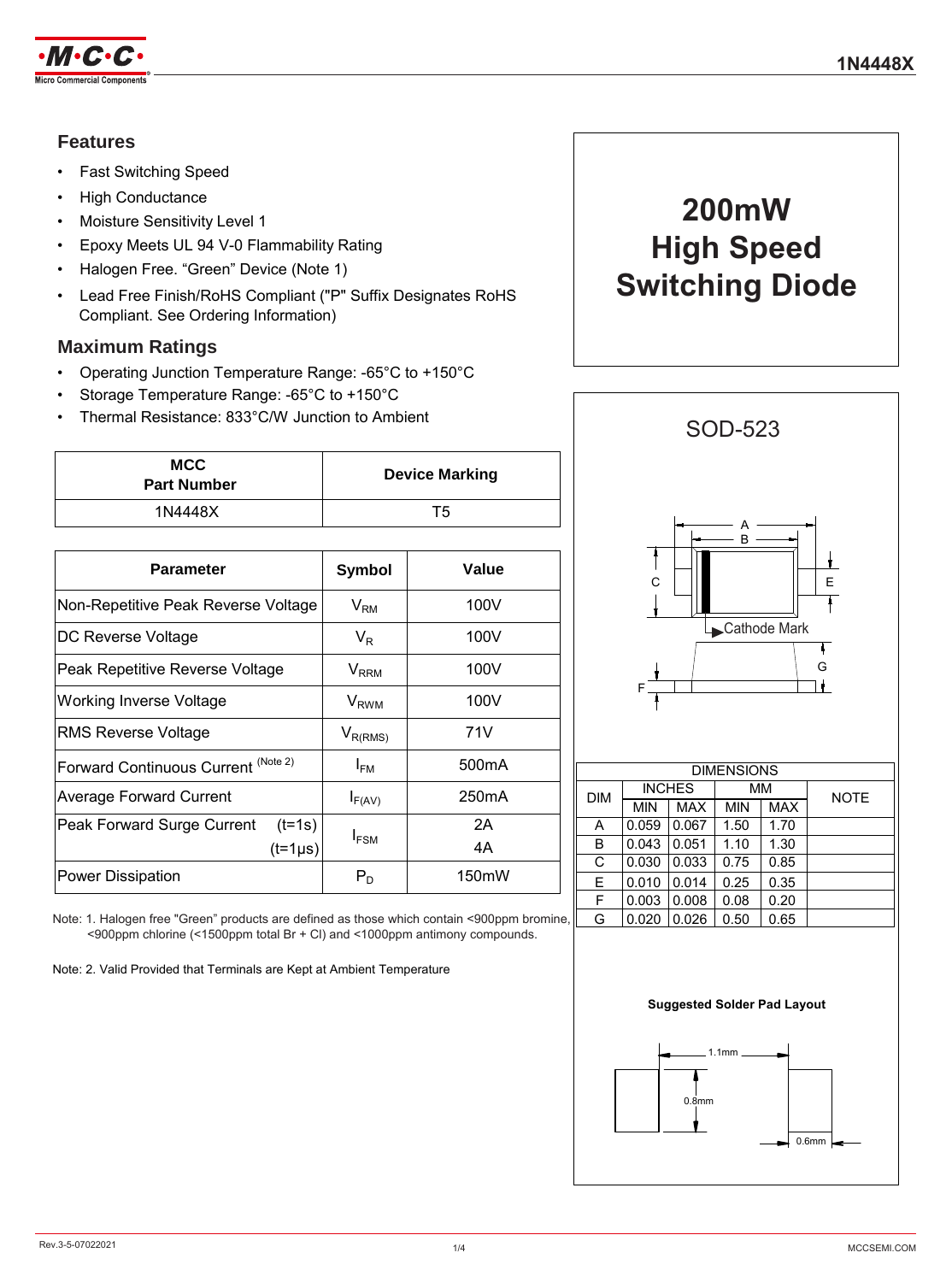

# **Electrical Characteristics @ 25°C (Unless Otherwise Specified)**

| <b>Parameter</b>       | Symbol   | <b>Conditions</b>                                                     | Min. | Typ. | Max.  | <b>Units</b> |
|------------------------|----------|-----------------------------------------------------------------------|------|------|-------|--------------|
| <b>Forward Voltage</b> | $V_F$    | $I_F = 5mA$                                                           | 0.62 |      | 0.72  | V            |
|                        |          | $I_F = 10mA$                                                          |      |      | 0.855 | $\vee$       |
|                        |          | $I_F = 100mA$                                                         |      |      | 1     | $\vee$       |
|                        |          | $I_F = 150mA$                                                         |      |      | 1.25  | V            |
| <b>Reverse Current</b> | $I_R$    | $V_R = 20V$                                                           |      |      | 25    | nA           |
|                        |          | $V_R$ =75V                                                            |      |      | 2.5   | μA           |
|                        |          | $V_R = 25V$ , T <sub>J</sub> =150°C                                   |      |      | 30    | μA           |
|                        |          | $V_R$ =75V, T <sub>J</sub> =150°C                                     |      |      | 50    | μA           |
| Junction Capacitance   | $C_{J}$  | $V_R$ = 0V, f = 1MHz                                                  |      |      | 4     | pF           |
| Reverse Recovery Time  | $t_{rr}$ | $I_F = I_R = 10mA$ ,<br>$I_r = 0.1 \times I_R$ , R <sub>L</sub> =100Ω |      |      | 4     | ns           |

\* Pulse Test: Pulse Width 300 μsec, Duty Cycle 2%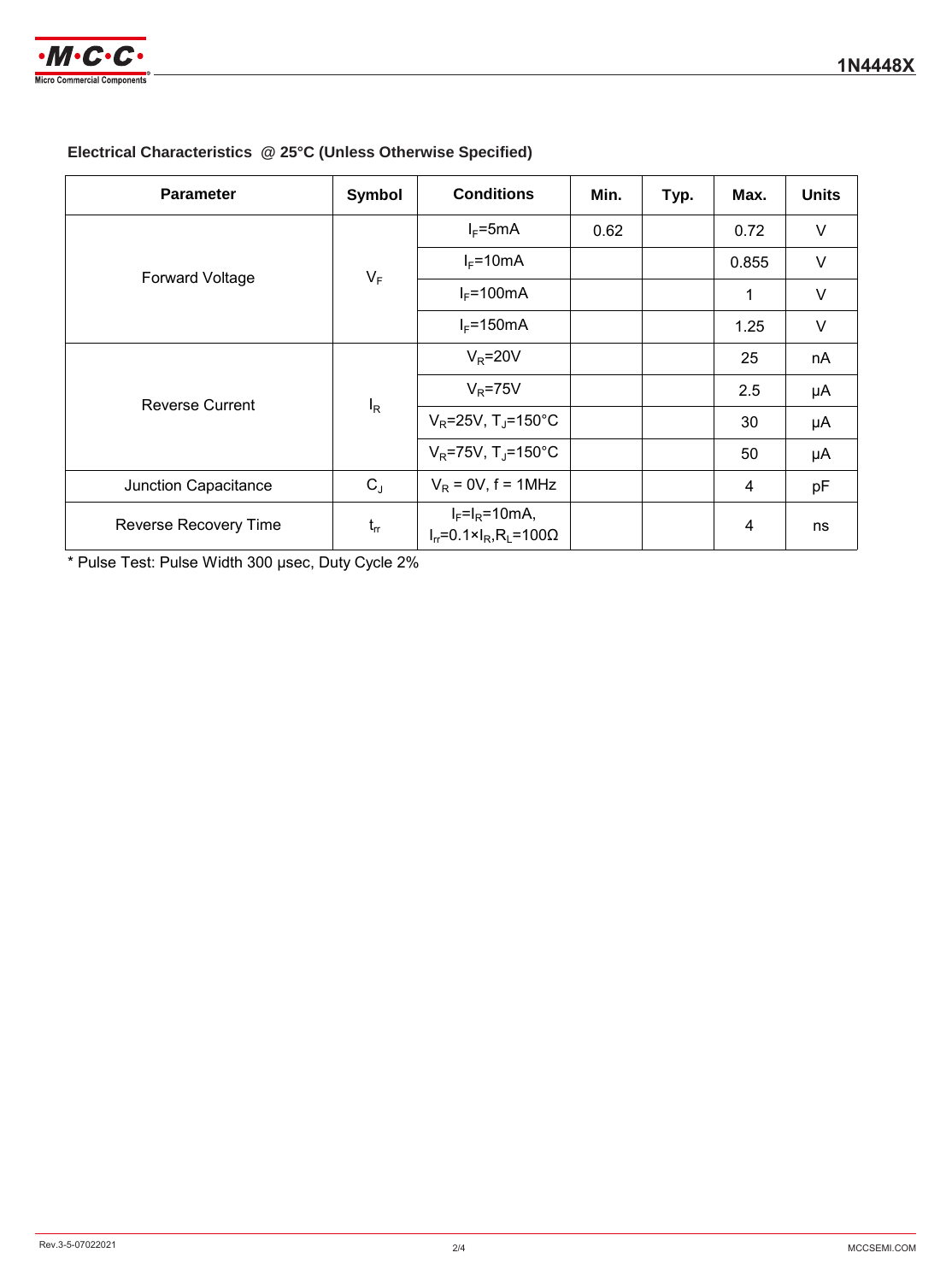

# **Curve Characteristics**



Fig. 1 - Typical Instantaneous Forward Characteristics





#### Fig. 3 - Power Derating Curve